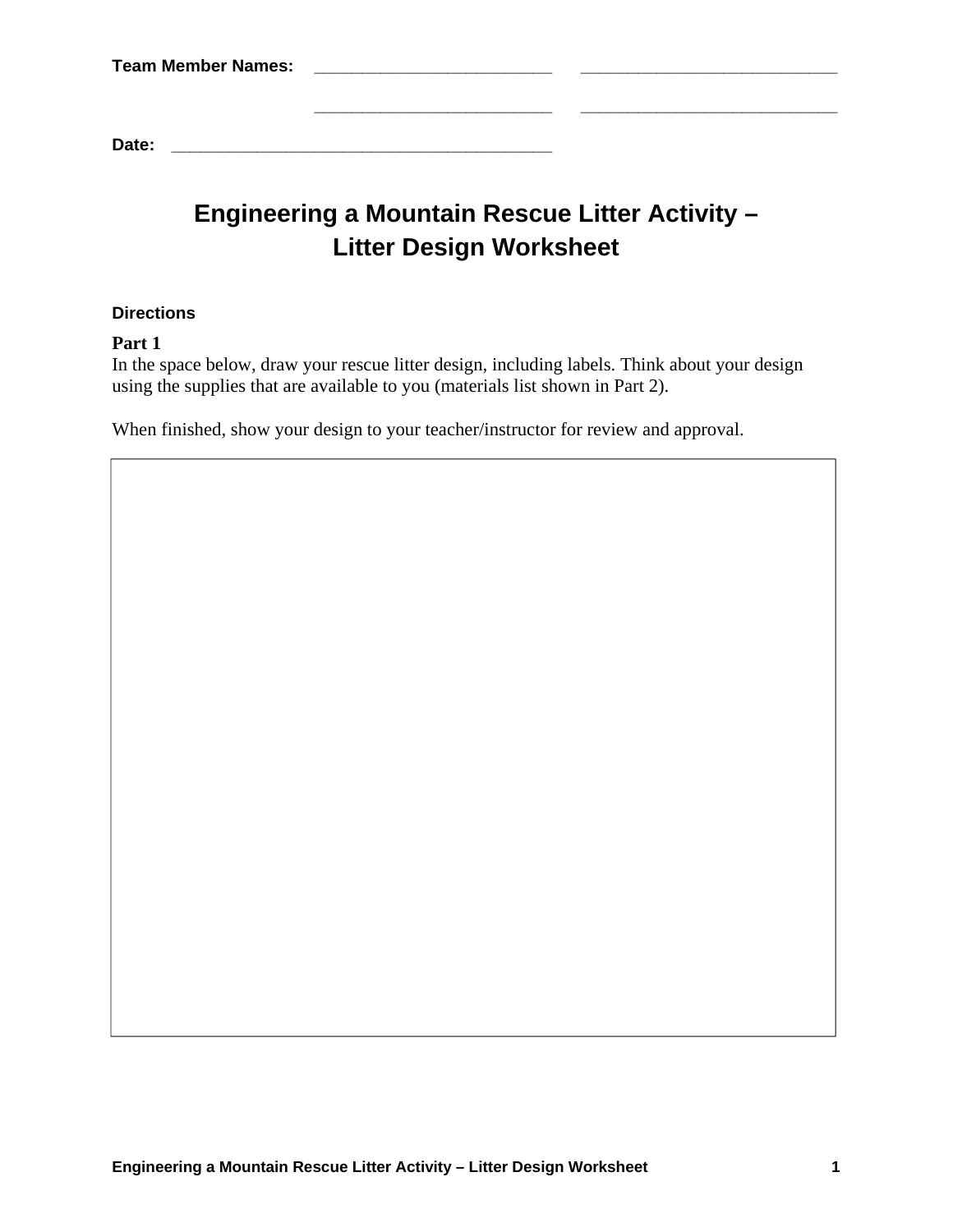# **Part 2**

Next, using the materials list in the table below, figure the total cost to build your litter.

| <b>Material</b>      | <b>Unit size</b> | Cost per<br>unit | Quantity<br>purchased | <b>Total Cost</b> |
|----------------------|------------------|------------------|-----------------------|-------------------|
| Toothpick            | $\mathbf{1}$     | \$1.00           |                       |                   |
| Paper towel          | $\mathbf{1}$     | \$2.00           |                       |                   |
| Popsicle stick       | $\overline{2}$   | \$2.00           |                       |                   |
| Straw                | $\overline{2}$   | \$1.00           |                       |                   |
| Sponge               | $\mathbf{1}$     | \$3.00           |                       |                   |
| Piece of paper       | $\mathbf{1}$     | \$1.00           |                       |                   |
| Aluminum foil square | $\mathbf{1}$     | \$3.00           |                       |                   |
|                      |                  |                  |                       |                   |
|                      |                  |                  |                       |                   |
|                      |                  |                  |                       |                   |
|                      |                  |                  |                       |                   |

# **TOTAL DESIGN COST (maximum of \$20.00):** \_\_\_\_\_\_\_\_\_\_\_\_\_\_\_\_\_\_\_

## **Part 3**

Write a short (1-2 sentences) description of how your design satisfies the discussed constraints.

\_\_\_\_\_\_\_\_\_\_\_\_\_\_\_\_\_\_\_\_\_\_\_\_\_\_\_\_\_\_\_\_\_\_\_\_\_\_\_\_\_\_\_\_\_\_\_\_\_\_\_\_\_\_\_\_\_\_\_\_\_\_\_\_\_\_\_\_\_\_\_\_\_\_\_\_\_\_

\_\_\_\_\_\_\_\_\_\_\_\_\_\_\_\_\_\_\_\_\_\_\_\_\_\_\_\_\_\_\_\_\_\_\_\_\_\_\_\_\_\_\_\_\_\_\_\_\_\_\_\_\_\_\_\_\_\_\_\_\_\_\_\_\_\_\_\_\_\_\_\_\_\_\_\_\_\_

\_\_\_\_\_\_\_\_\_\_\_\_\_\_\_\_\_\_\_\_\_\_\_\_\_\_\_\_\_\_\_\_\_\_\_\_\_\_\_\_\_\_\_\_\_\_\_\_\_\_\_\_\_\_\_\_\_\_\_\_\_\_\_\_\_\_\_\_\_\_\_\_\_\_\_\_\_\_

\_\_\_\_\_\_\_\_\_\_\_\_\_\_\_\_\_\_\_\_\_\_\_\_\_\_\_\_\_\_\_\_\_\_\_\_\_\_\_\_\_\_\_\_\_\_\_\_\_\_\_\_\_\_\_\_\_\_\_\_\_\_\_\_\_\_\_\_\_\_\_\_\_\_\_\_\_\_

\_\_\_\_\_\_\_\_\_\_\_\_\_\_\_\_\_\_\_\_\_\_\_\_\_\_\_\_\_\_\_\_\_\_\_\_\_\_\_\_\_\_\_\_\_\_\_\_\_\_\_\_\_\_\_\_\_\_\_\_\_\_\_\_\_\_\_\_\_\_\_\_\_\_\_\_\_\_

\_\_\_\_\_\_\_\_\_\_\_\_\_\_\_\_\_\_\_\_\_\_\_\_\_\_\_\_\_\_\_\_\_\_\_\_\_\_\_\_\_\_\_\_\_\_\_\_\_\_\_\_\_\_\_\_\_\_\_\_\_\_\_\_\_\_\_\_\_\_\_\_\_\_\_\_\_\_

\_\_\_\_\_\_\_\_\_\_\_\_\_\_\_\_\_\_\_\_\_\_\_\_\_\_\_\_\_\_\_\_\_\_\_\_\_\_\_\_\_\_\_\_\_\_\_\_\_\_\_\_\_\_\_\_\_\_\_\_\_\_\_\_\_\_\_\_\_\_\_\_\_\_\_\_\_\_